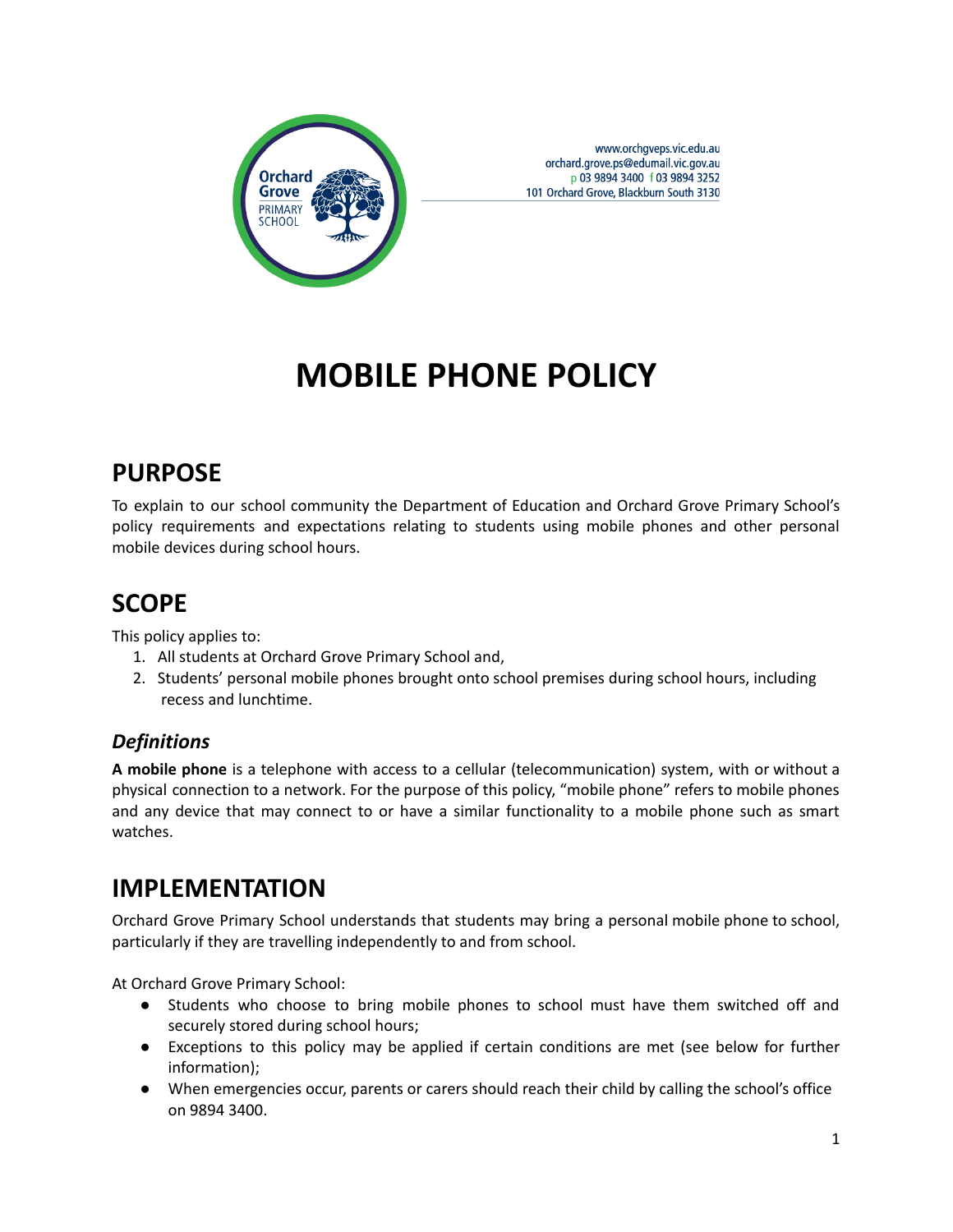### **PERSONAL MOBILE PHONE USE**

In accordance with the Department's Mobile [Phones](https://www.education.vic.gov.au/school/principals/spag/safety/Pages/mobilephones.aspx) Policy issued by the Minister for Education, personal mobile phones must not be used at Orchard Grove Primary School during school hours, including lunchtime and recess, unless an exception has been granted.

Where a student has been granted an exception, the student must use their mobile phone for the purpose for which the exception was granted, and in a safe, ethical and responsible manner.

### **SECURE STORAGE**

Mobile phones owned by students at Orchard Grove Primary School (OGPS) are considered valuable items and are brought to school at the owner's (student's or parent/carer's) risk. Students are encouraged not to bring a mobile phone to school unless there is a compelling reason to do so. Please note that OGPS does not have accident insurance for accidental property damage or theft. Students and their parents/carers are encouraged to obtain appropriate insurance for valuable items. Refer to the school's Personal Property Policy.

Where students bring a mobile phone to school, OGPS will provide secure storage. Secure storage is storage that cannot be readily accessed by those without permission to do so. Students are required to hand their phones to their classroom teacher so it can be stored in a locked box in an office area.

## **ENFORCEMENT**

Students who use their personal mobile phones inappropriately at OGPS may be issued with consequences consistent with our school's existing Student Engagement and Wellbeing Policy policy and Digital Literacy [Agreement.](https://docs.google.com/document/d/1b5IyA9wFi-dMDWNaQIUA4hVmiQmEndV6AxB18SE8RVw/edit)

At OGPS, inappropriate use of mobile phones is **any use during school hours**, unless an exception has been granted, and particularly the use of a mobile phone:

- $\cdot$  in any way that disrupts the learning of others;
- · to send inappropriate, harassing or threatening messages or phone calls;
- $\cdot$  to engage in inappropriate social media use including cyber bullying;
- · to capture video or images of people, including students, teachers and members of the school community without their permission;
- $\cdot$  to capture video or images anywhere within in the school;
- · during assessments.

Smart watches can be worn at school at the owners (student/parent) own risk, provided they are turned to 'School Mode' during school hours and do not distract students from their schooling. This mode should be set by the parents/carers to ensure that no calls are made, messages sent or photographs taken during school hours. If students do not follow this requirement or misuses their smart watch, parents will be contacted, and the watch will be treated like a mobile phone and be handed to their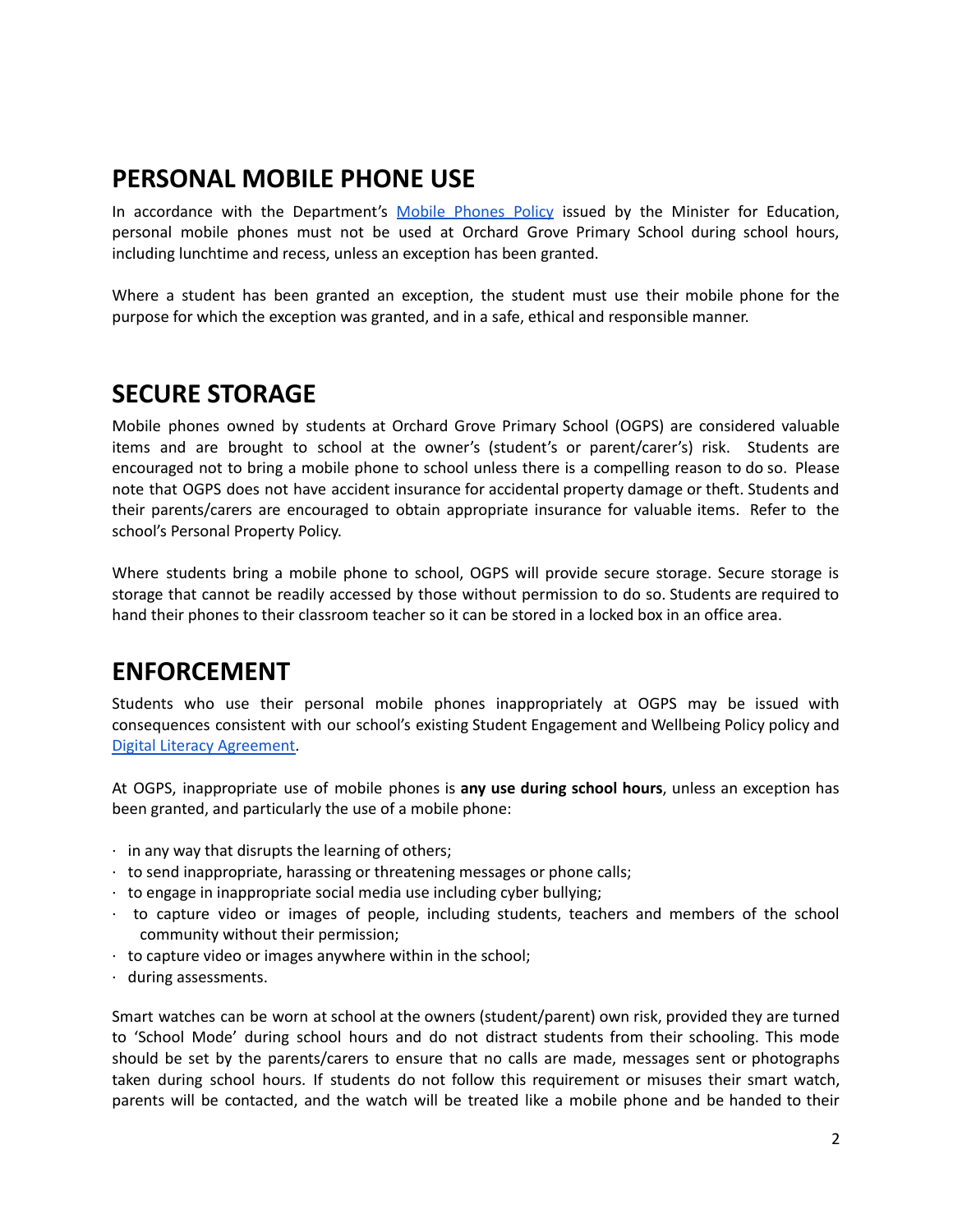classroom teacher to be stored in a locked box in an office area.

### **EXCEPTIONS**

Exceptions to the policy may be applied during school hours if certain conditions are met, specifically,

- o Health and wellbeing-related exceptions; and
- o Exceptions related to managing risk when students are offsite.

These must be approved by the principal or nominee, in accordance with the Department's [Mobile](https://www.education.vic.gov.au/school/principals/spag/safety/Pages/mobilephones.aspx) [Phones](https://www.education.vic.gov.au/school/principals/spag/safety/Pages/mobilephones.aspx) Policy. A register of exceptions will be kept in the front admin office and shared with all teachers (Google Drive)

The three categories of exceptions allowed under the Department's Mobile [Phones](https://www.education.vic.gov.au/school/principals/spag/safety/Pages/mobilephones.aspx) Policy are:

#### *1. Learning-related exceptions*

| <b>Specific exception</b>                                                                                                          | <b>Documentation</b>      |
|------------------------------------------------------------------------------------------------------------------------------------|---------------------------|
| For students for whom a reasonable adjustment to a<br>learning program is needed because of a disability or<br>learning difficulty | Individual Education Plan |

#### *2 . Health and wellbeing-related exceptions*

| <b>Specific exception</b>                     | <b>Documentation</b>               |
|-----------------------------------------------|------------------------------------|
| <sup>I</sup> Students with a health condition | <b>Student Health Support Plan</b> |

#### *3. Exceptions related to managing risk when students are offsite*

| <b>Specific exception</b>                                                                      | <b>Documentation</b>                   |
|------------------------------------------------------------------------------------------------|----------------------------------------|
| Travelling to and from excursions                                                              | Risk assessment planning documentation |
| Students on excursions and camps                                                               | Risk assessment planning documentation |
| When students are offsite (not on school grounds)<br>and unsupervised with parental permission | Risk assessment planning documentation |

Where an exception is granted, the student can only use the mobile phone for the purpose for which it was granted.